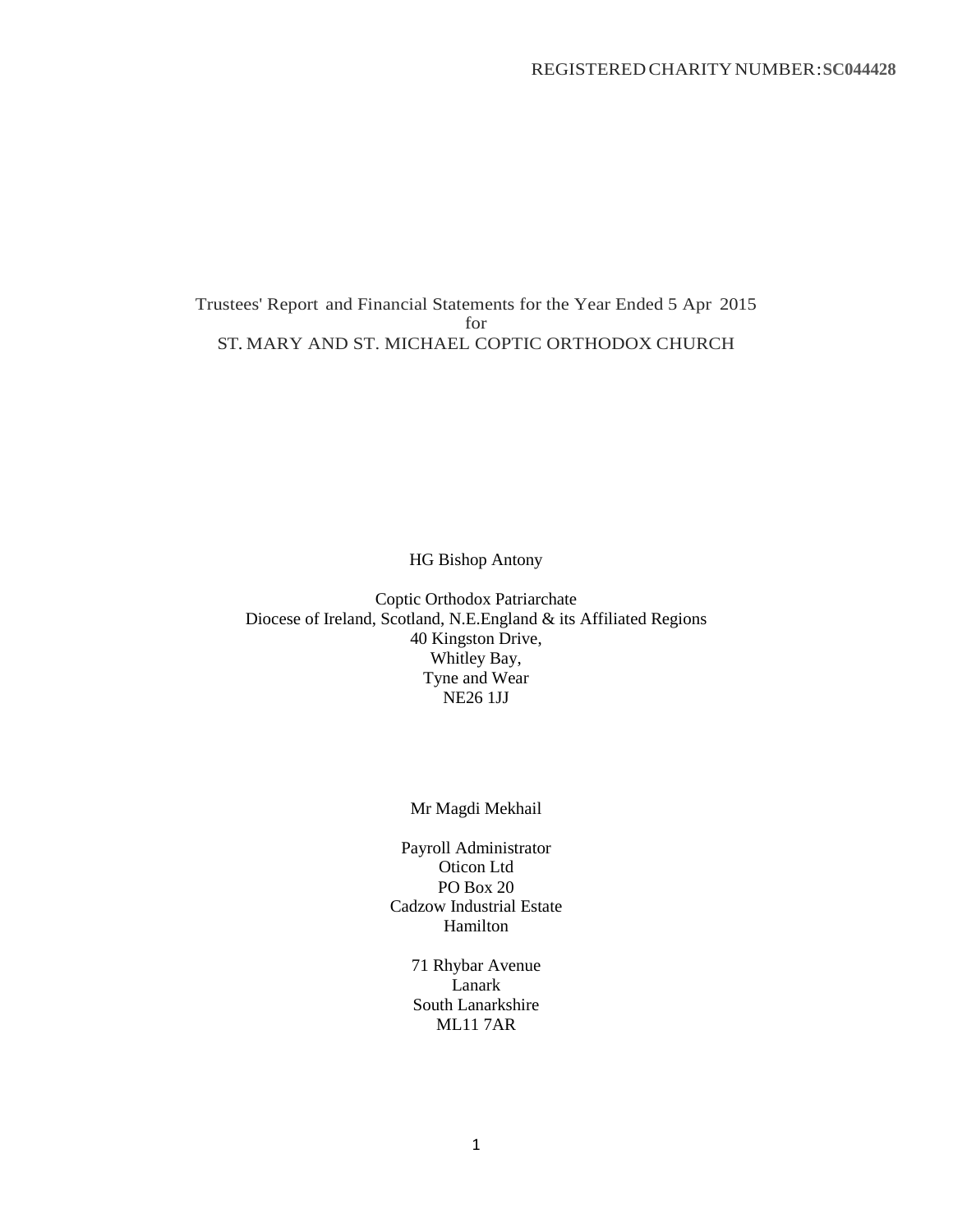## ST. MARY AND ST. MICHAEL COPTIC ORTHODOX CHURCH

Trustees' Report for the Year Ended 5 April 2015

The trustees present their report with the financial statements of the charity for the year ended 5 April 2015. The trustees have adopted the provisions of the Statement of Recommended Practice (SORP) 'Accounting and Reporting by Charities' issued in March 2005.

# **REFERENCE AND ADMINISTRATIVE DETAILS**

Registered Charity number: **SC044428**

## **Principal address**

9 Balsusney Road Kirkcaldy KY2 5LG

## **Trustees**

HG Bishop Antony (Chairman of the Board) Dr M Naguib Dr H Kirolos Dr A Habib Dr G Naguib Professor A Ayoub Mr N Shahid

#### **Independent examiner** Mr Magdi Mekhail

Payroll Administrator

Oticon Ltd PO Box 20 Cadzow Industrial Estate Hamilton

71 Rhybar Avenue Lanark South Lanarkshire ML11 7AR

#### **STRUCTURE, GOVERNANCE AND MANAGEMENT Governing document**

The church is administered in accordance with the terms of the deed of constitution.

Recruitment and appointment of new trustees

The council shall consist of the charity trustees who have been appointed by HG Bishop Antony from members of the church considered to have appropriate gifts and skills.

Council members are appointed by the Bishop to serve on the council until further notice or dissolving or changes.

## **Organisational structure**

The council is chaired by the HG Bishop Antony and meets on an alternate monthly basis. Certain responsibilities are delegated to members of the council as appropriate.

## **Risk management**

The trustees have a duty to identify and review the risks to which the charity is exposed and to ensure appropriate controls are in place to provide reasonable assurance against fraud and error.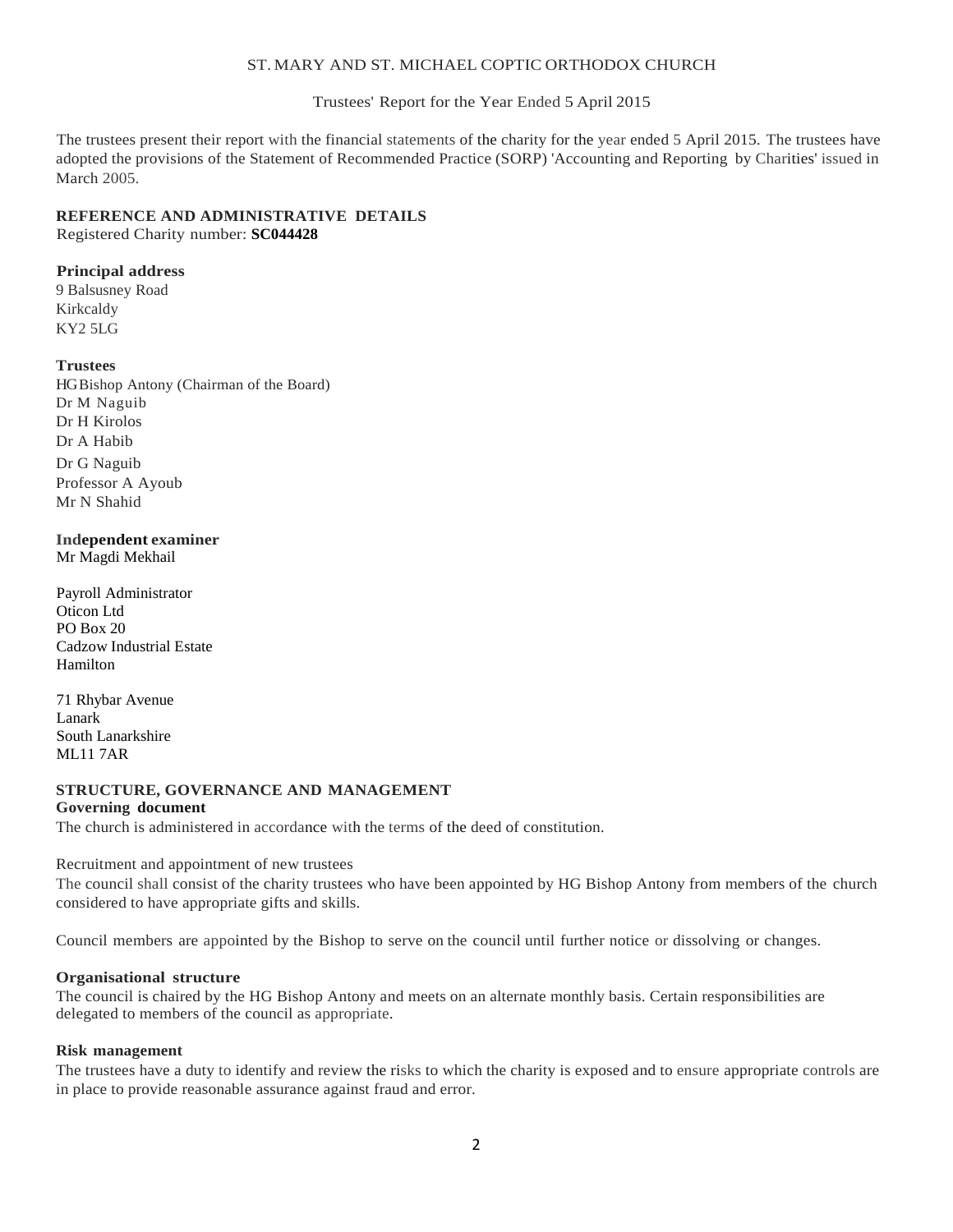## ST. MARY AND ST. MICHAEL COPTIC ORTHODOX CHURCH

Trustees' Report for the Year Ended 5 April 2015

## **OBJECTIVES AND ACTIVITIES**

#### **Objectives and aims**

The Orthodox Church exists to glorify God and to work for the advancement of Christ's Kingdom throughout the world.

It acknowledges the substantive call in duty to bring ordnances of religion to the people of its community and co-operate with other churches and various ecumenical bodies throughout the world.

Sunday worship is conducted regularly on alternate Saturday and Sunday mornings and occasionally on Saturday evenings.

The church is often involved in other specific Christian festivals, outreach work and missions which include regular Sunday School activities and other events appropriate to the community.

## **ACHIEVEMENT AND PERFORMANCE**

Attendance to worship has remained at around 75 people for morning services.

The number of children attending the church Sunday School each week has been steady throughout the year.

Referring to the following accounts offerings for the year have steadily risen.

The overall income fund was £75,353.98 and expenditure was £73,629.85. This has resulted in the charity having net funds at  $06<sup>th</sup>$ April 2015 of £1,724.13.

#### **STATEMENT OF TRUSTEES RESPONSIBILITIES**

Charity law requires the Management Council to prepare financial statements for each financial year which give a true and fair view of the state of the affairs of the charity as at the balance sheet date and of its incoming resources and application of resources, including income and expenditure, for the financial year. In preparing those financial statements, the Management Council should follow best practice and:

- select suitable accounting policies and then apply them consistently;

- make judgements and estimates that are reasonable and prudent

-state whether applicable accounting standards and its statements of recommended practice have been followed, subject any departures disclosed and explained in the financial statements; and

- prepare the financial statements on the going concern basis unless it is inappropriate to assume that the company will continue on that basis.

The Management Council is responsible for maintaining proper accounting records which disclose with reasonable accuracy at any time the financial position of the charity and to enable them to insure that the financial statements comply with the Charities Accounts (Scotland) Regulations 2006. The Management Council is also responsible for safeguarding the assets of the charity and hence for taking reasonable steps for the prevention and detection of fraud and other irregularities.

Approved by order of the board of trustees on 4 December 2015 and signed on its behalf by:

HG Bishop Antony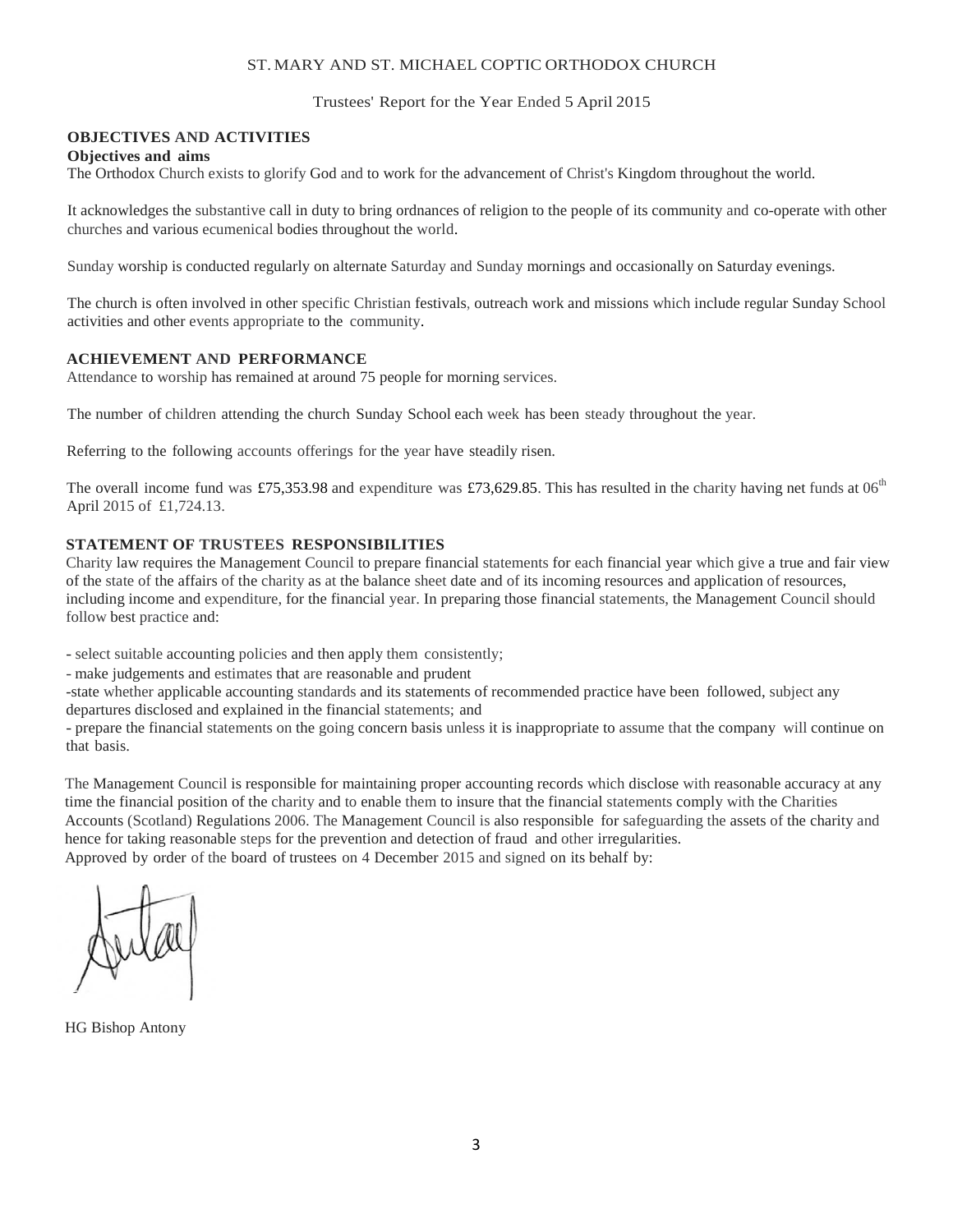## Independent Examiner's Report to the Trustees of St. Mary and St. Michael Coptic Orthodox Church

I report on the accounts for the year ended 5 April 2015 set out on pages four and five

#### Respective responsibilities of trustees and examiner

The charity's trustees are responsible for the preparation of the accounts in accordance with the terms of the Charities and Trustee Investment (Scotland) Act 2005 and the Charities Accounts (Scotland) Regulations 2006. The charity'strustees consider that the audit requirement of RegulationIO( $l$ )(a) to (c) of the Accounts Regulations does not apply. It is my responsibility to examine the accounts as required under Section  $44(1)(c)$  of the Act and to state whether particular matters have come to my attention.

#### Basis of the independent examiner's report

My examination was carried out in accordance with Regulation **11** of the Charities Accounts (Scotland) Regulations 2006. An examination includes a review of the accounting records kept by the charity and a comparison of the accountspresented with those records. It also includes consideration of any unusual items or disclosures in the accounts, and seeking explanations from you as trustees concerning any such matters. The procedures undertaken do not provide all the evidence that would be required in an audit, and consequently I do not express an audit opinion on the view given by the accounts.

#### Independent examiner's statement

In connection with my examination, no matter has come to my attention:

- (1) which gives me reasonable cause to believe that, in any material respect, the requirements
	- to keep accounting records in accordance with Section 44(1)(a) of the 2005 Act and Regulation 4 of the 2006 Accounts Regulations; and
	- to prepare accounts which accord with the accounting records and to comply with Regulation 8 of the 2006 Accounts Regulations

have not been met; or

(2) to which, in my opinion, attention should be drawn in order to enable a proper understanding of the accounts to be reached.

M. Mekfuil

Magdi Mekhail Payroll Administrator Oticon Ltd PO Box 20 Cadzow Industrial Estate Hamilton

71 Rhybar Avenue Lanark South Lanarkshire ML11 7AR

25 February 2016